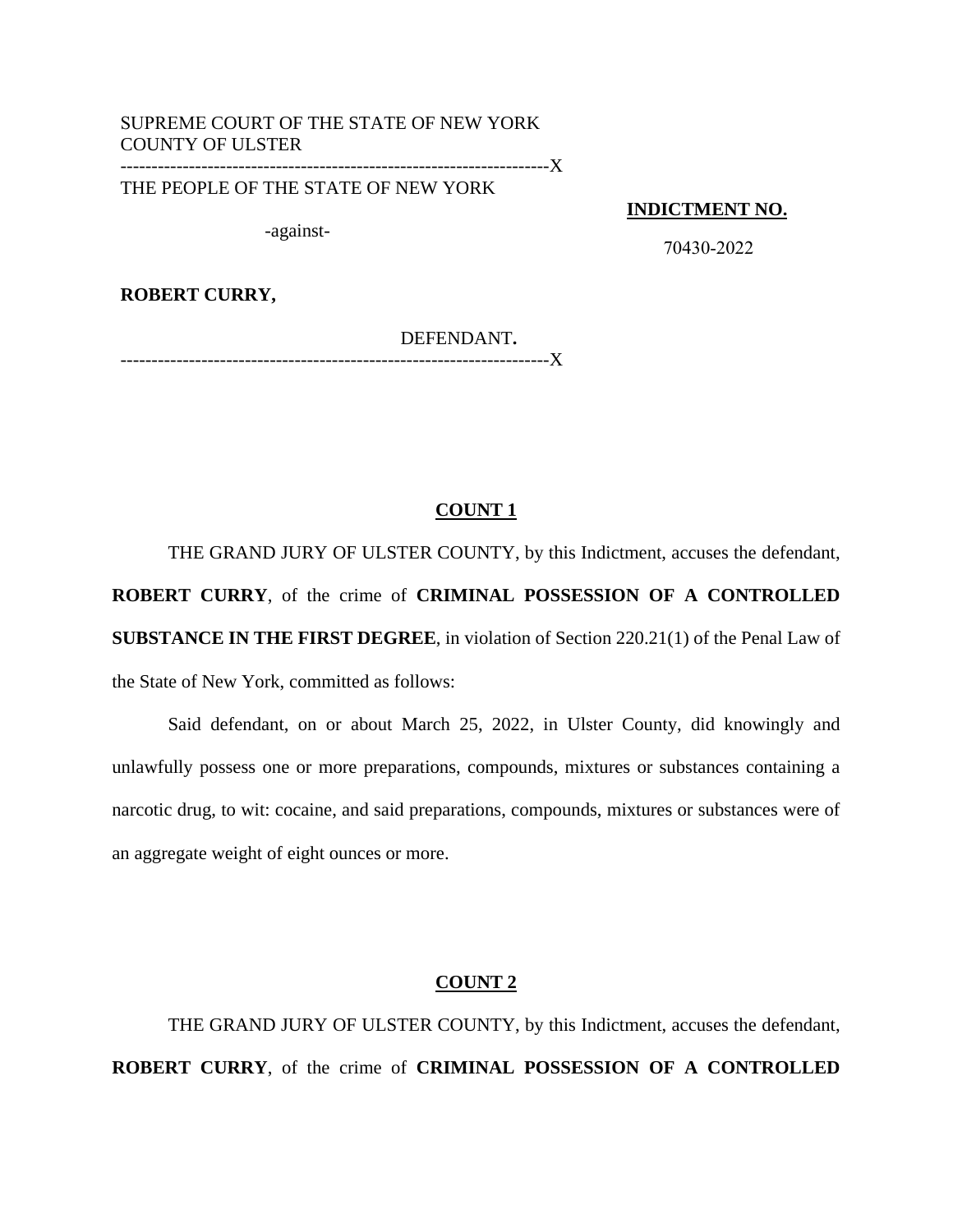**SUBSTANCE IN THE SECOND DEGREE**, in violation of Section 220.18(1) of the Penal Law of the State of New York, committed as follows:

Said defendant, on or about March 25, 2022, in Ulster County, did knowingly and unlawfully possess one or more preparations, compounds, mixtures or substances containing a narcotic drug, to wit: cocaine, and said preparations, compounds, mixtures or substances were of an aggregate weight of four ounces or more.

### **COUNT 3**

THE GRAND JURY OF ULSTER COUNTY, by this Indictment, accuses the defendant, **ROBERT CURRY**, of the crime of **CRIMINAL POSSESSION OF A CONTROLLED SUBSTANCE IN THE THIRD DEGREE**, in violation of Section 220.16(1) of the Penal Law of the State of New York, committed as follows:

Said defendant, on or about March 25, 2022, in Ulster County, did knowingly and unlawfully possess a narcotic drug, to wit: cocaine, with intent to sell it.

#### **COUNT 4**

THE GRAND JURY OF ULSTER COUNTY, by this Indictment, accuses the defendant, **ROBERT CURRY**, of the crime of **CRIMINAL POSSESSION OF A CONTROLLED SUBSTANCE IN THE THIRD DEGREE**, in violation of Section 220.16(12) of the Penal Law of the State of New York, committed as follows: